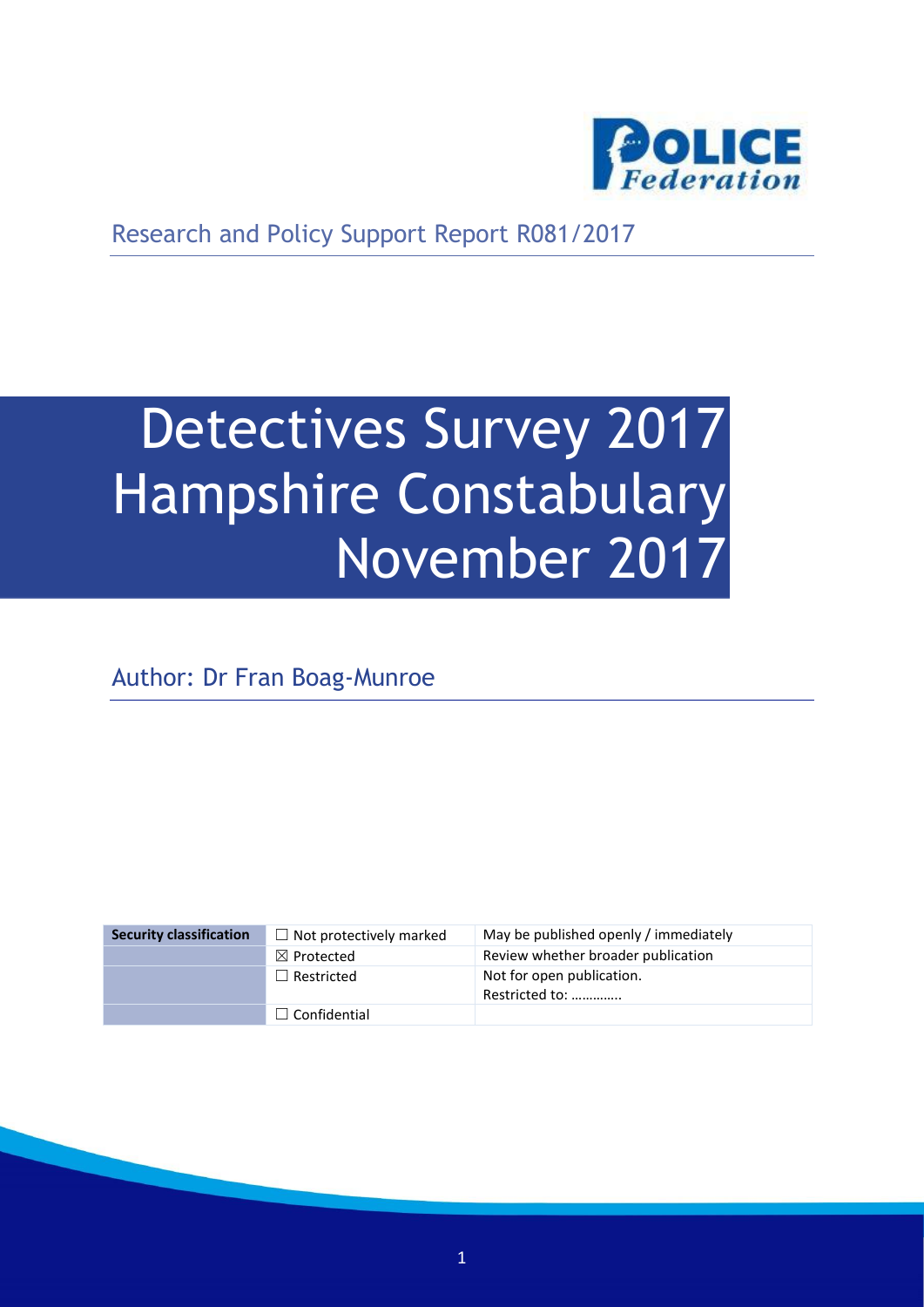#### **INTRODUCTION**

This report provides a summary of responses to the PFEW National Detectives Survey received from respondents in Hampshire Constabulary in 2017.

Some of the questions asked in this year's survey were the same as in the 2015 National Detectives Survey; this allowed us to monitor any changes since the last time the survey was conducted. Other questions were new to 2017, to be able to look in more detail at the context in which detectives are currently working.

Where appropriate, details of average responses for the police service as a whole are also presented, differences between the national and local responses have not been tested statistically and therefore any differences reported are for guidance only and must be treated with caution.

### **RESPONSE RATE AND RESPONDENTS**

The National Detectives Survey 2017 opened on 1st September 2017 and closed on 24th September 2017. During this time, detective officers were invited to attend via the Police Federation's National Membership Database, as well as via local Joint Branch Boards and the National Detectives Forum mailing list.

**168 responses were received from detectives in Hampshire Constabulary**. There is still no accepted measure of the total number of detectives in England and Wales. It is therefore not possible to calculate a definitive response rate for the survey as a proportion of the total number of detectives. However, for comparison the number of responses received within Hampshire Constabulary was higher than when this survey was last conducted in 2015, when 110 responses were received.

### **IMPACT OF SERVICE CUTS**

**58% of respondents within Hampshire Constabulary said that service cuts have had a major impact on their morale**; this was higher than the national average, where 56% detectives said that service cuts have had a major impact upon their morale.

In addition, **35% of respondents within Hampshire Constabulary said service cuts have had a major impact upon their physical health and wellbeing, whilst 35% said that service cuts have had a major impact upon their mental health and wellbeing**. For comparison, in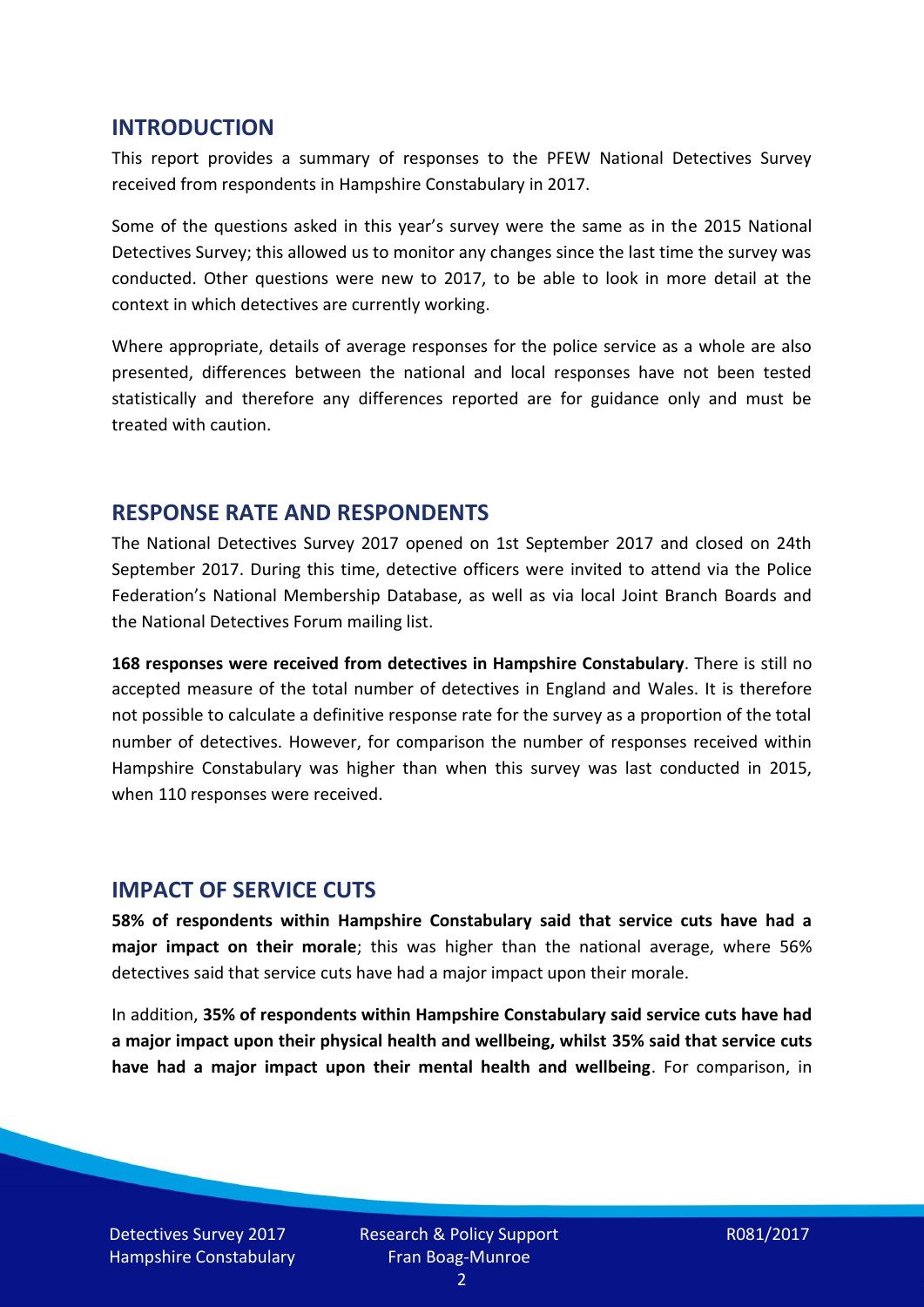England and Wales as whole 27% of detectives said that service cuts have had a major impact on their physical health and wellbeing and also on their mental health and wellbeing.

| How, if at all, have<br>service cuts affected | No impact | <b>Minor impact</b> | <b>Moderate</b><br>impact | <b>Major impact</b> |
|-----------------------------------------------|-----------|---------------------|---------------------------|---------------------|
| <b>Your morale</b>                            | 1%        | 11%                 | 30%                       | 58%                 |
| Your physical health and<br>wellbeing         | 9%        | 21%                 | 35%                       | 35%                 |
| Your mental health and<br>wellbeing           | 10%       | 20%                 | 36%                       | 35%                 |

**71% of respondents in Hampshire Constabulary said that service cuts have substantially increased their overall workload; 60% said that service cuts have substantially increased how fatigued they feel; and 62% said that service cuts have substantially increased how stressful they find their jobs**. Comparison of these proportions in Hampshire Constabulary to England and Wales as a whole can be found in the table below.

|                                    | <b>Hampshire Constabulary</b>                           | <b>England and Wales</b>                                |
|------------------------------------|---------------------------------------------------------|---------------------------------------------------------|
| Your overall workload              | 71% substantially increased<br>(24% slightly increased) | 62% substantially increased<br>(32% slightly increased) |
| How fatigued you feel              | 60% substantially increased<br>(30% slightly increased) | 53% substantially increased<br>(38% slightly increased) |
| How stressful you find your<br>job | 62% substantially increased<br>(29% slightly increased) | 49% substantially increased<br>(41% slightly increased) |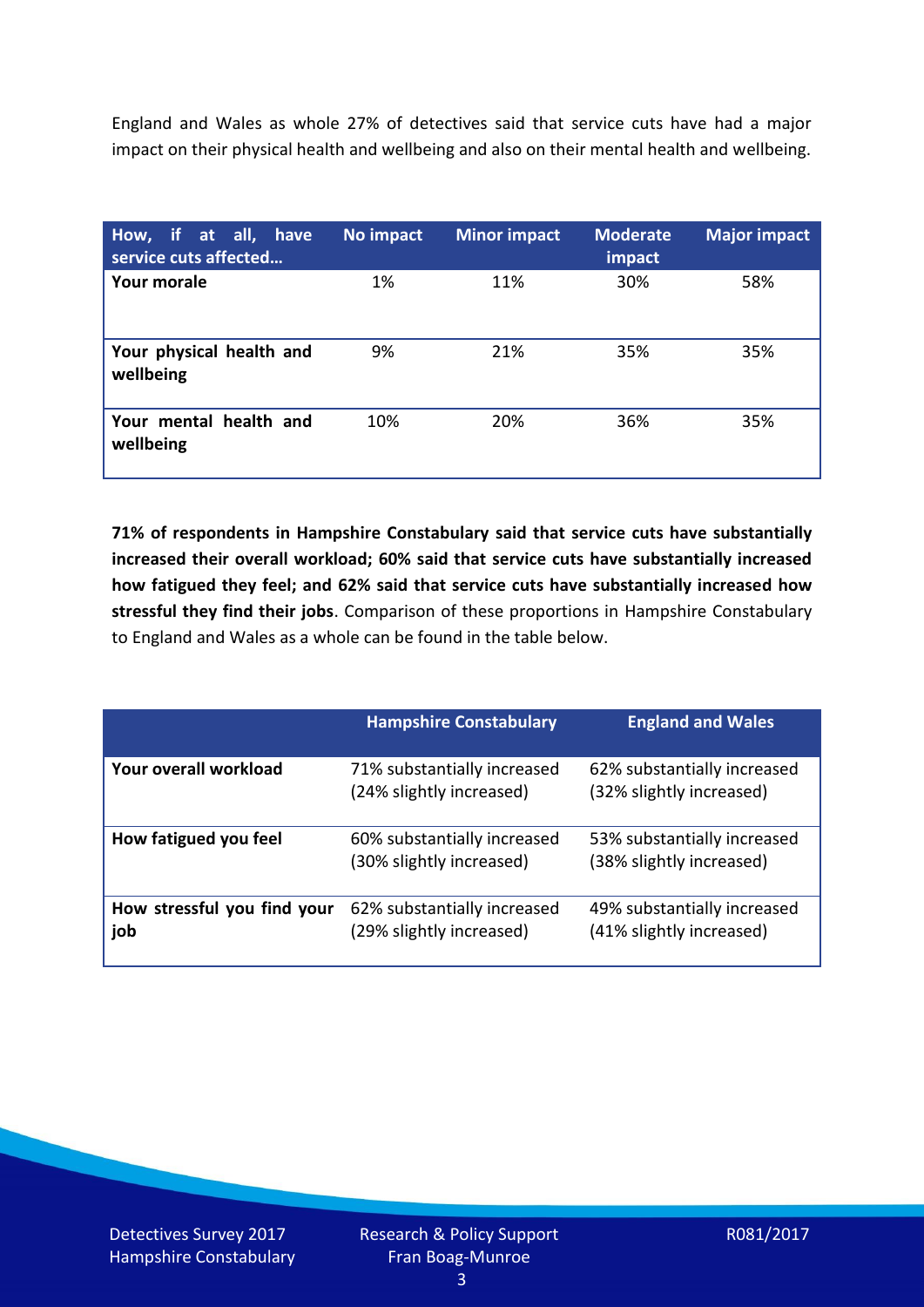## **WORKLOAD AND JOB DEMANDS**

**74% of respondents in Hampshire Constabulary said that their workload in the last 12 months was either too high or much too high**. This is lower than the national average - in England and Wales as a whole, 76% of respondents said that their workload had been too high or much too high in the last 12 months.

23% of respondents in Hampshire Constabulary said that their workload enabled them to provide the service needed to victims either most or all of the time; this compares to 27% of detectives in England and Wales as a whole. **The proportion of respondents in Hampshire Constabulary who said that their workload enabled them to provide the service needed to victims either most or all of the time has increased since 2015** when 23% of respondents felt that they could provide the service needed either most or all of the time.

In addition, 18% of respondents in Hampshire Constabulary said that their workload enabled them to provide the service needed to witnesses either most or all of the time, in comparison to 22% of detectives in England and Wales overall. **The proportion of respondents in Hampshire Constabulary who said that their workload enabled them to provide the service needed to witnesses either most or all of the time has decreased since 2015**, when 29% of respondents felt that they could provide the service needed either most or all of the time.

| Does your workload enable<br>you to provide the service<br>needed to? | <b>Never</b> | <b>Sometimes</b> | Most or all of the<br>time |
|-----------------------------------------------------------------------|--------------|------------------|----------------------------|
| <b>Victims</b>                                                        | 16%          | 61%              | 23%                        |
| <b>Witnesses</b>                                                      | 19%          | 63%              | 18%                        |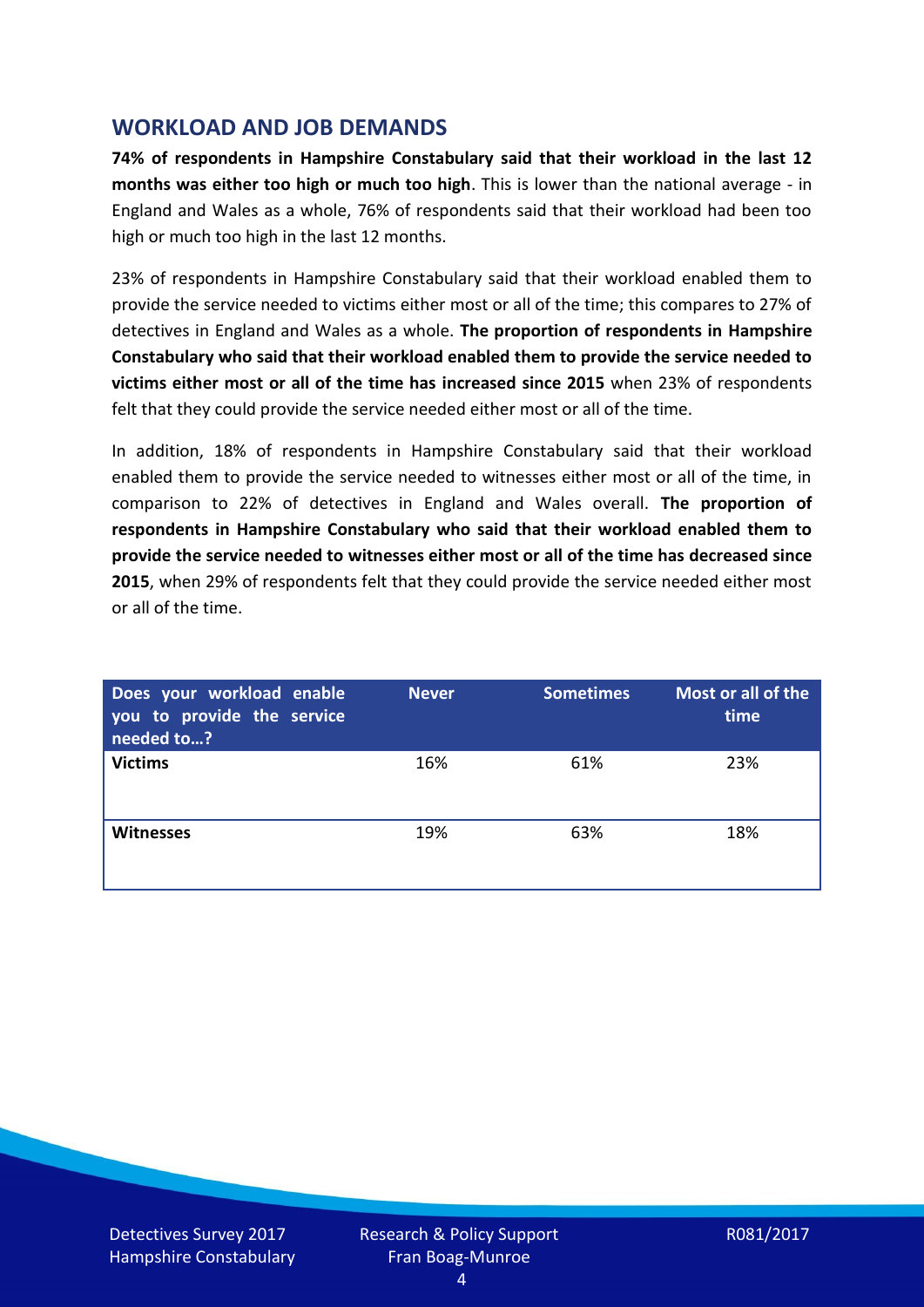### **JOB RELATED STRESS**

In Hampshire Constabulary, **50% of respondents said that they felt emotionally drained from work either most or all of the time**. Nationally, this proportion was 48%. The proportion of respondents in Hampshire Constabulary who said that they had felt emotionally drained from work either most or all of the time has increased since 2015, when 38% of respondents said that they felt emotionally drained from work.

**51% of respondents in Hampshire Constabulary said that their job was either very or extremely stressful**. This is the proportion of respondents who, in effect, report a nondiagnostic case of work-related stress within Hampshire Constabulary.



In England and Wales as a whole 48% of detectives reported a case of work-related stress. Therefore **the proportion of respondents in Hampshire Constabulary who reported a case of work-related stress was higher than the national average**. The reasons given by respondents in Hampshire Constabulary for why they found their job stressful are presented below.

Detectives Survey 2017 Hampshire Constabulary Research & Policy Support Fran Boag-Munroe

R081/2017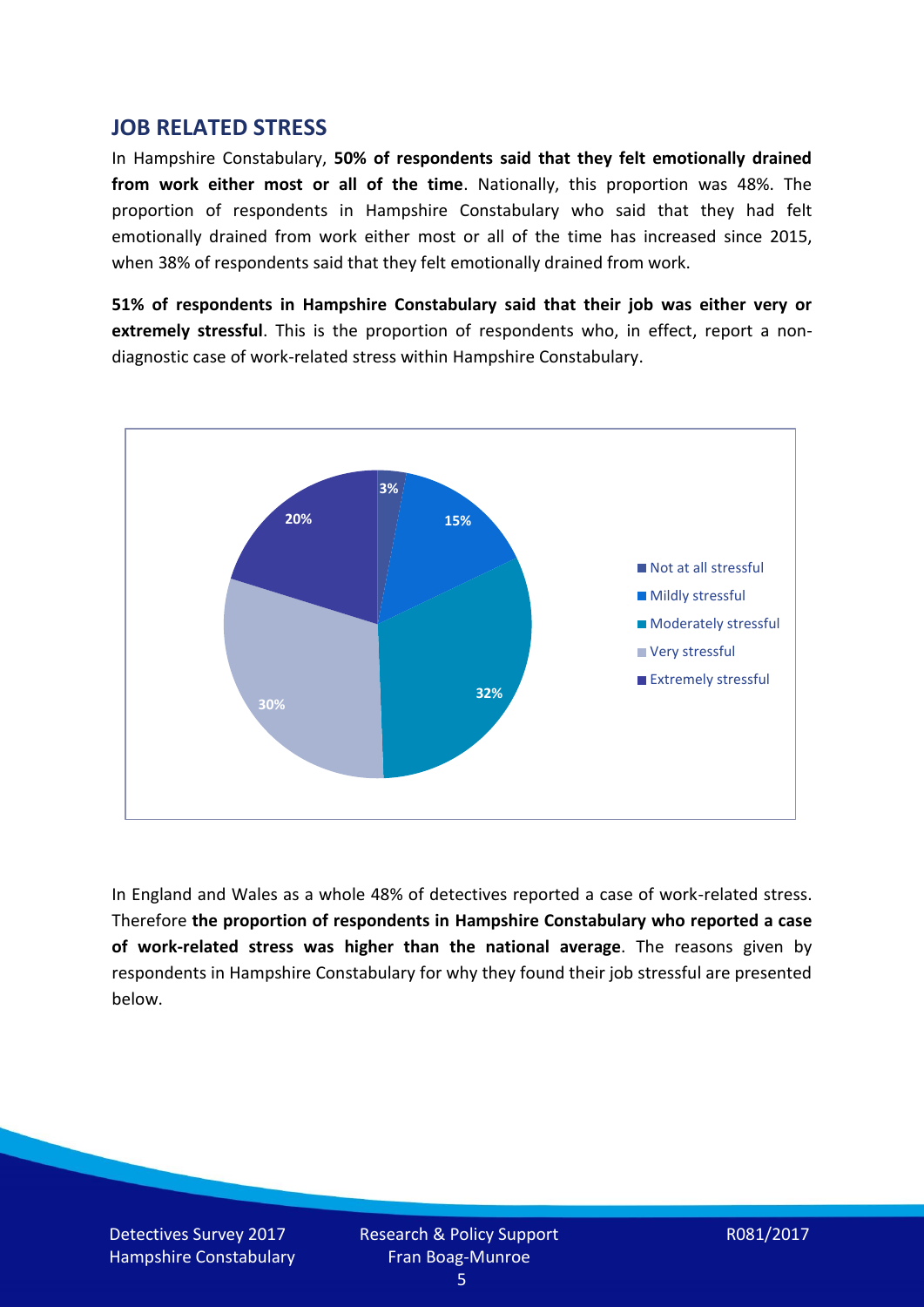| My job is stressful because                                                                | <b>Proportion</b><br>agreeing or | <b>Proportion</b><br>agreeing or  |
|--------------------------------------------------------------------------------------------|----------------------------------|-----------------------------------|
|                                                                                            | strongly                         | strongly                          |
|                                                                                            | agreeing in<br><b>Hampshire</b>  | agreeing in<br><b>England and</b> |
|                                                                                            | <b>Constabulary</b>              | <b>Wales</b>                      |
| There are high levels of personal responsibility                                           | 89%                              | 93%                               |
| There aren't enough officers in my team/unit                                               | 86%                              | 86%                               |
| I feel like the general public and partner agencies often<br>have unrealistic expectations | 77%                              | 82%                               |
| The nature of my work is high-risk                                                         | 74%                              | 80%                               |
| I have a high workload                                                                     | 80%                              | 80%                               |
| There is frequent organisational change                                                    | 77%                              | 79%                               |
| My work is emotionally demanding                                                           | 69%                              | 71%                               |
| I don't have enough time to be able to do my job to a<br>standard of which I can be proud  | 74%                              | 70%                               |
| I am unable to meet all the conflicting demands on my<br>time at work                      | 71%                              | 69%                               |
| I am exposed to traumatic or distressing incidents and<br>material                         | 61%                              | 64%                               |
| I frequently have unrealistic time pressures                                               | 61%                              | 61%                               |
| There aren't enough opportunities for professional<br>development                          | 54%                              | 57%                               |
| I frequently have unachievable deadlines                                                   | 57%                              | 57%                               |
| I am often pressured to work long hours                                                    | 52%                              | 51%                               |
| My work-life balance is poor                                                               | 48%                              | 43%                               |
| I don't feel like I have enough support from<br>management                                 | 42%                              | 40%                               |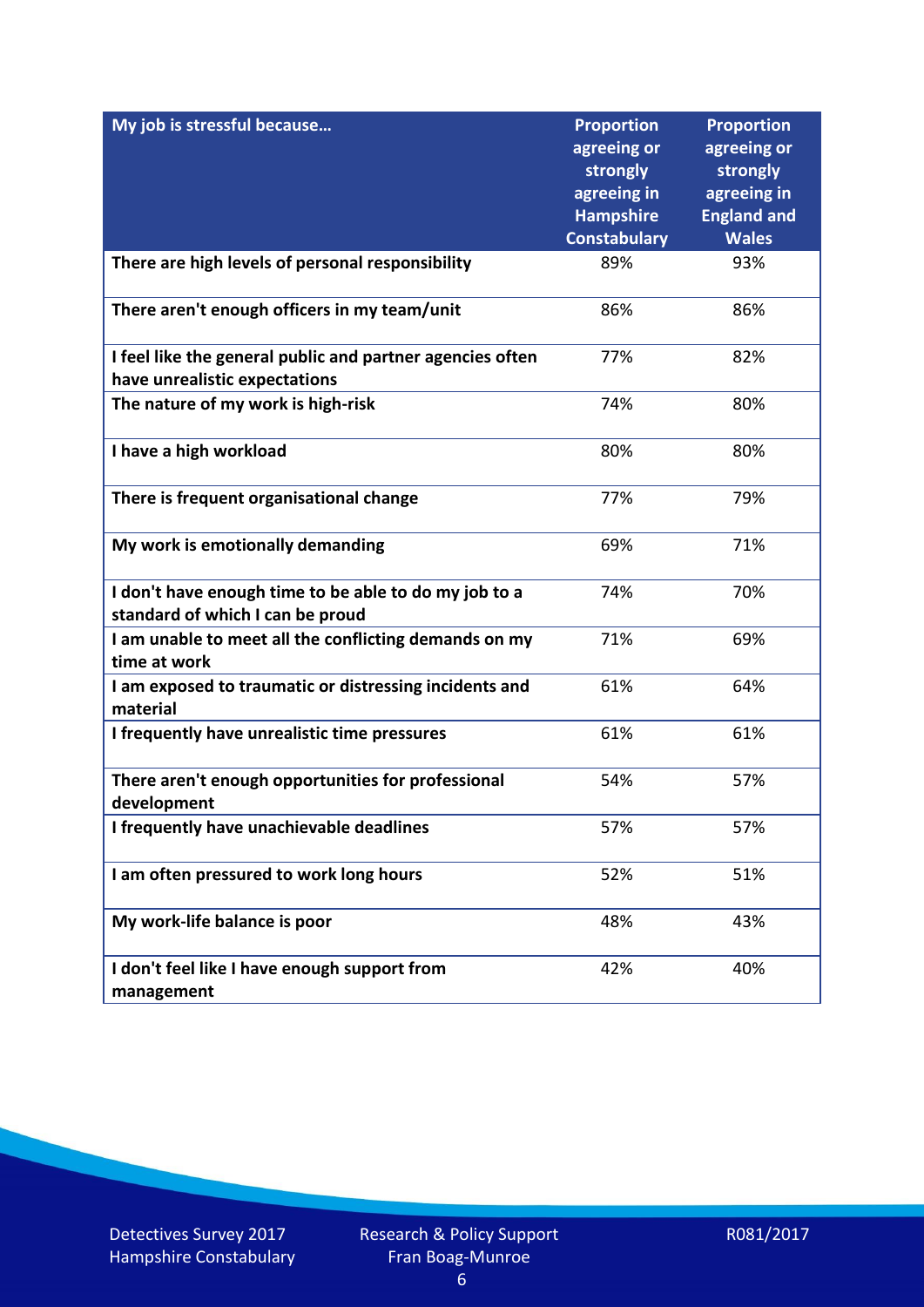## **ABSENCE AND ABSENCE BEHAVIOURS**

**Presenteeism** refers to a person attending work despite feeling that they should have taken sick leave due to their physical or mental health and wellbeing. **In Hampshire Constabulary, 66% of respondents reported at least one instance of presenteeism associated with their physical health and wellbeing** in the last 12 months**; 59% of respondents reported at least one instance of presenteeism associated with their mental health and wellbeing**.

**Leaveism** refers to a person taking annual leave or rest days rather than sick leave for their physical or mental health and wellbeing. In the last year, **29% of respondents in Hampshire Constabulary reported at least one instance of leaveism associated with their physical health and wellbeing**, whilst **32% of respondents in Hampshire Constabulary reported at least one instance of leaveism associated with their mental health and wellbeing.**

Finally, **39% of respondents in Hampshire Constabulary said that they had taken sickness absence due to their physical health and wellbeing** in the last 12 months. In addition, **19% of respondents said that they had taken sickness absence due to their mental health and wellbeing**.

Comparison of the proportions of respondents reporting presenteeism, leaveism and sickness absence in Hampshire Constabulary with England and Wales as a whole can be found in the table below.

|                             |                                         | <b>Hampshire Constabulary</b>         |                                         | <b>England and Wales</b>              |
|-----------------------------|-----------------------------------------|---------------------------------------|-----------------------------------------|---------------------------------------|
| At least one<br>instance of | <b>Physical health</b><br>and wellbeing | <b>Mental health</b><br>and wellbeing | <b>Physical health</b><br>and wellbeing | <b>Mental health</b><br>and wellbeing |
| Presenteeism                | 66%                                     | 59%                                   | 71%                                     | 54%                                   |
| Leaveism                    | 29%                                     | 32%                                   | 42%                                     | 33%                                   |
| <b>Sickness</b><br>absence  | 39%                                     | 19%                                   | 35%                                     | 14%                                   |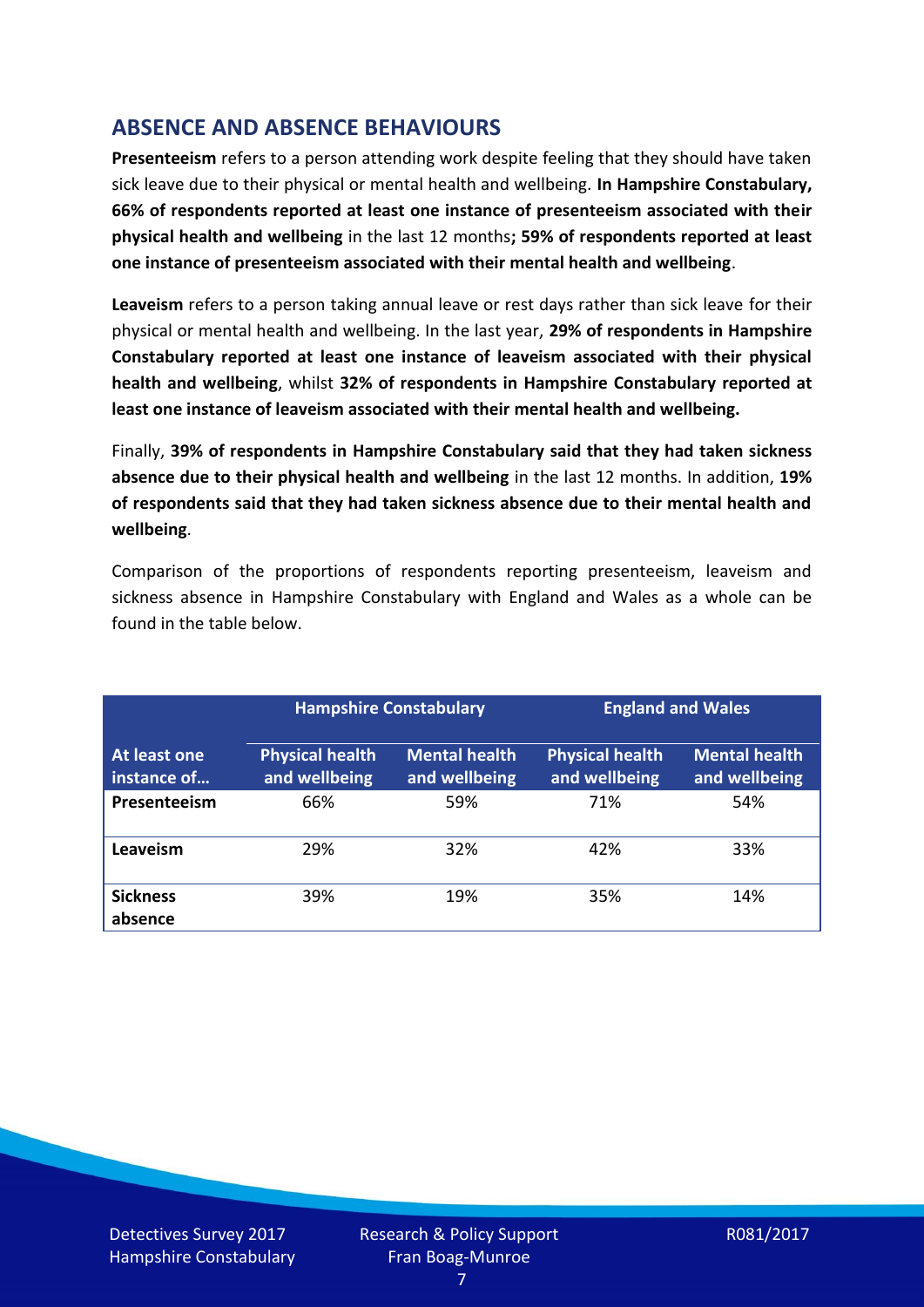## **VIEWS ABOUT THE JOB**

**92% of respondents in Hampshire Constabulary felt that the role of the detective was seen as less valuable to the force than it used to be.** This compares with 85% of detectives in England and Wales as a whole who said that they felt the role of the detective was now less valuable.

Respondents in Hampshire Constabulary were more likely to be dissatisfied than satisfied with their jobs, with **40% of respondents saying that they were dissatisfied and 39% of respondents saying that they were satisfied**. In comparison, 36% of detectives in England and Wales as a whole said that they were dissatisfied with their jobs, whilst 45% of respondents said that they were satisfied.

In addition, **the proportion of respondents in Hampshire Constabulary who said that they were dissatisfied with their job has not changed since 2015**, when 40% of respondents reported job dissatisfaction.



Detectives Survey 2017 Hampshire Constabulary Research & Policy Support Fran Boag-Munroe

R081/2017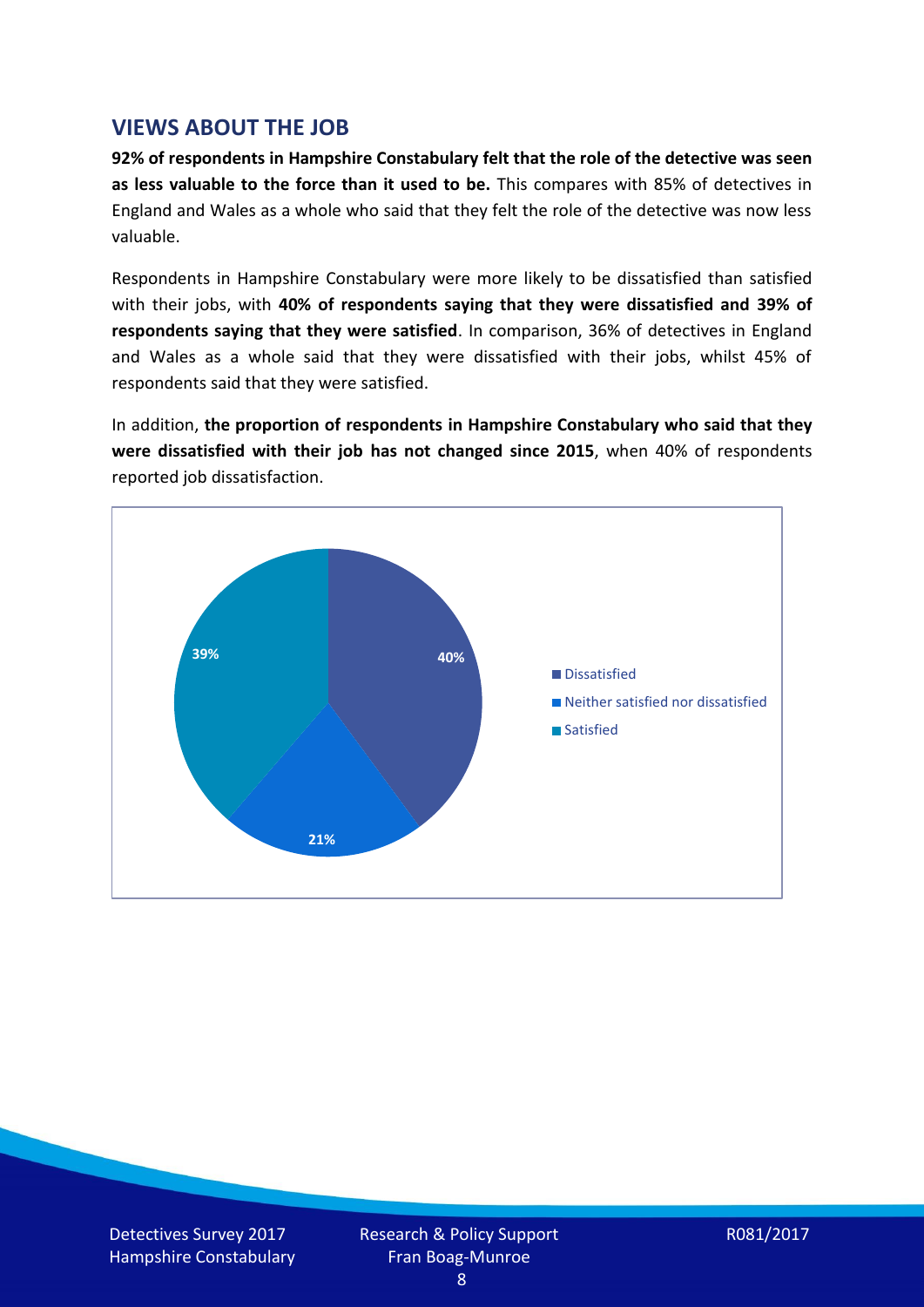## **TRAINING AND CONTINUOUS PROFESSIONAL DEVELOPMENT**

**41% of respondents in Hampshire Constabulary said that they had difficulties securing specific training opportunities**. This has not changed since 2015, when 41% of respondents in Hampshire Constabulary reported difficulties securing specific training opportunities.

The proportion of respondents in Hampshire Constabulary who said that they had difficulties securing training opportunities is lower than the national average, where this year 51% of detectives said that they had difficulties securing training.

In addition, **54% of respondents in Hampshire Constabulary said that they were rarely given enough time to stay up-to-date with the latest developments in their area of work**. This compares to 56% of respondents in England and Wales as a whole. This proportion is the same as in 2015, when 54% of respondents in Hampshire Constabulary said that they rarely had enough time to keep up-to-date with the latest developments.

| Are you given enough time<br>to stay up-to-date with the<br>latest developments in your<br>area of work? | <b>Hampshire Constabulary</b> | <b>England and Wales</b> |
|----------------------------------------------------------------------------------------------------------|-------------------------------|--------------------------|
| <b>Rarely</b>                                                                                            | 54%                           | 56%                      |
| <b>Sometimes</b>                                                                                         | 40%                           | 41%                      |
| <b>Always</b>                                                                                            | 7%                            | 4%                       |

A list of reasons why respondents in Hampshire Constabulary said that they were not able to stay up-to-date with the latest developments in their field can been found in the table below.

| It is difficult to stay up-to-date with the latest developments<br>in my field because          | <b>Hampshire</b><br><b>Constabulary</b> | <b>England</b><br>and Wales |
|-------------------------------------------------------------------------------------------------|-----------------------------------------|-----------------------------|
| I have too many competing priorities                                                            | 80%                                     | 79%                         |
| There is no time set aside by my management for study                                           | 74%                                     | 76%                         |
| There are not enough officers to cover my day-to-day work<br>for me to attend relevant training | 76%                                     | 76%                         |
| My workload is too high                                                                         | 76%                                     | 76%                         |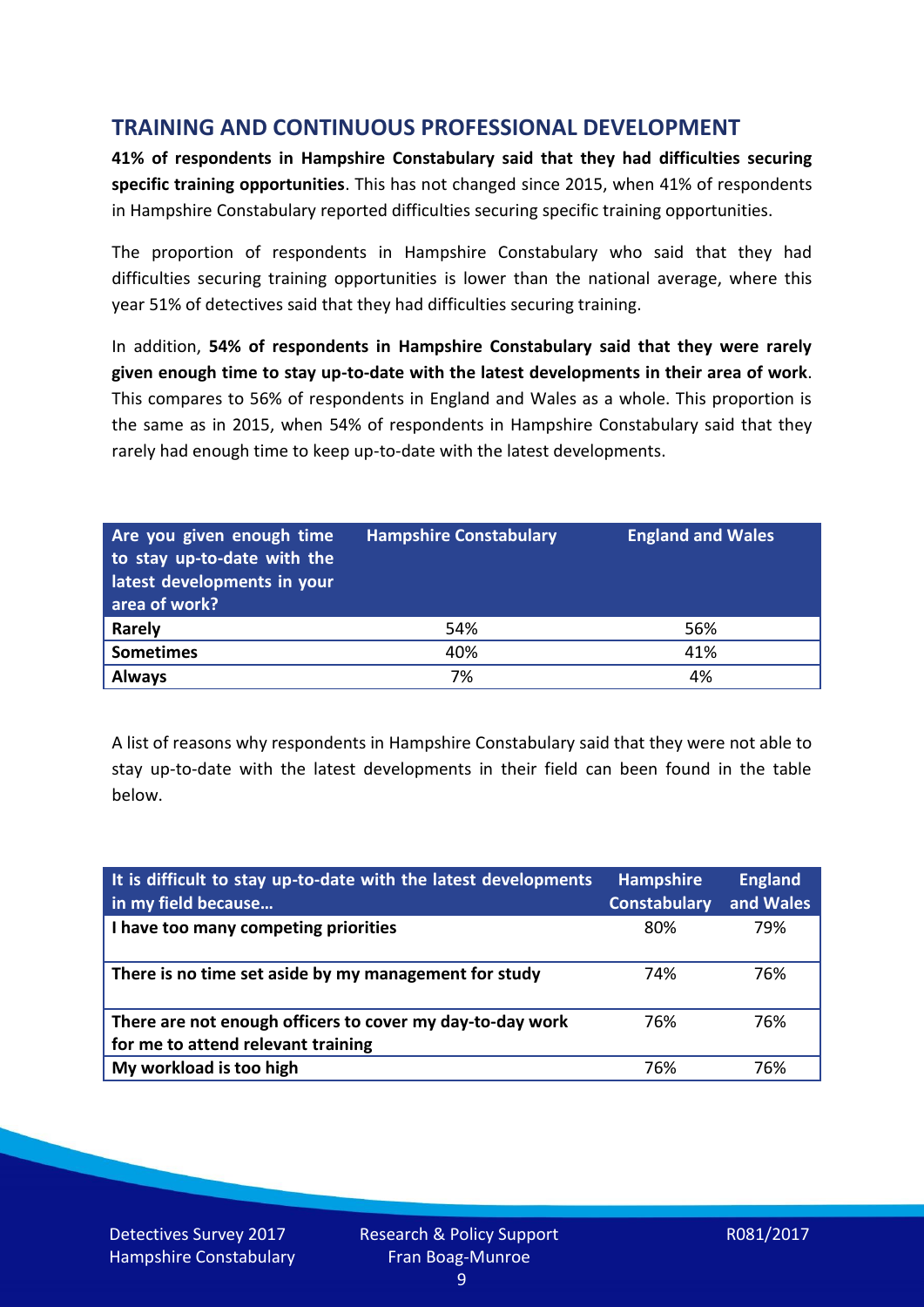| I have too many other commitments                                                        | 74% | 75% |
|------------------------------------------------------------------------------------------|-----|-----|
| The online learning package provided by NCALT is poorly<br>delivered                     | 66% | 73% |
| There are not enough formal training days                                                | 58% | 72% |
| I am too tired at the end of the day                                                     | 64% | 71% |
| Access to knowledge management systems that help<br>communicate new developments is poor | 47% | 51% |
| There is a lack of training staff                                                        | 25% | 46% |
| There is no appropriate training available                                               | 29% | 44% |

## **ATTRACTION AND RETENTION**

**24% of respondents in Hampshire Constabulary said that they would not change their career path, whilst 13% couldn't think of any job they would prefer**. 11% of respondents said that they would like to change their posting but remain a police officer.

In comparison, 18% of respondents in Hampshire Constabulary said that they would like to change jobs and stop being a police officer, 26% said that they would take any other job but with similar earnings and benefits, and 8% would quit immediately if they could find something else to do.

**The proportion of respondents in Hampshire Constabulary who said that they would quit immediately if they could find something else to do has decreased since 2015**, when 19% of respondents said that they would quit immediately if they could.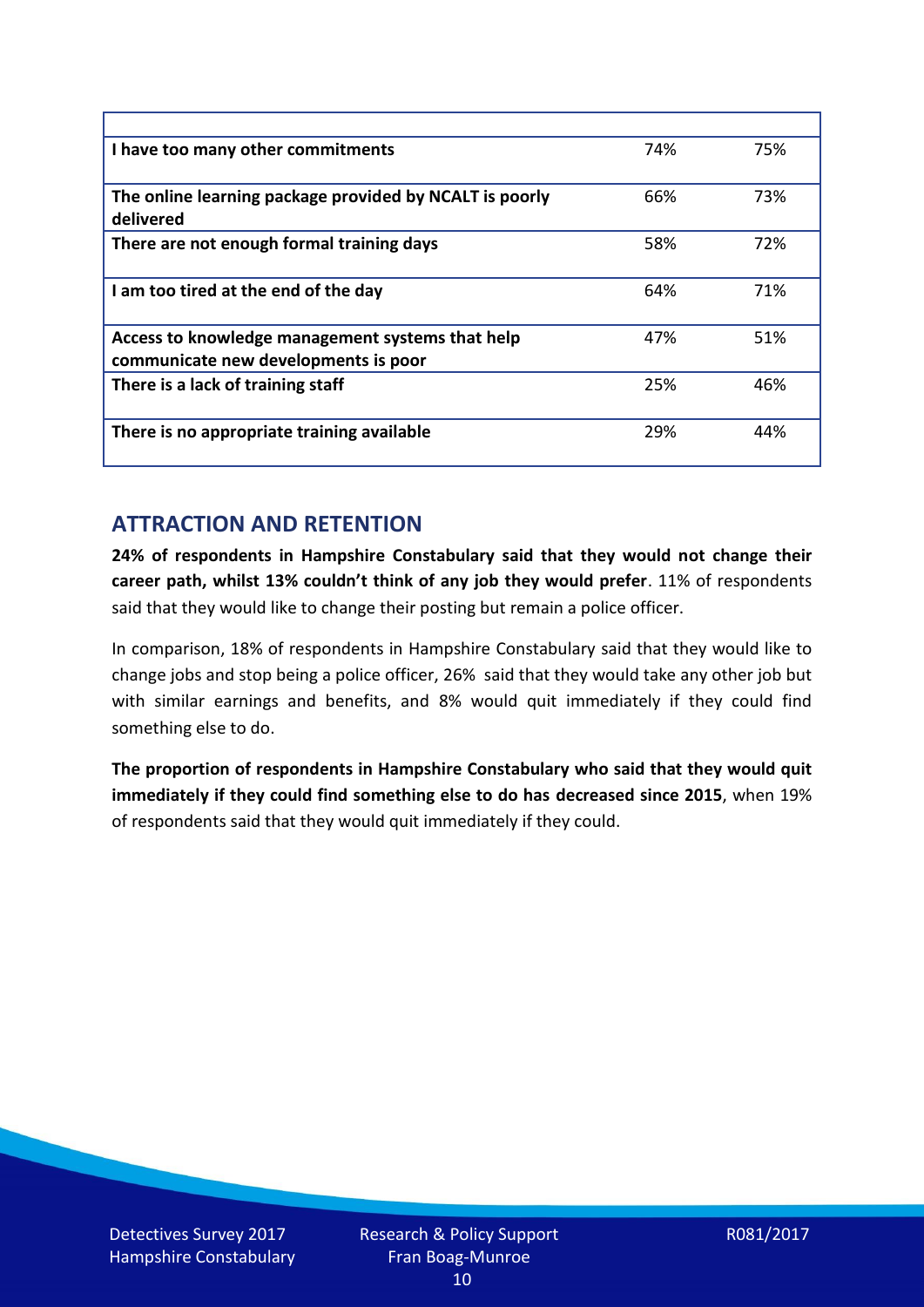|                               | <b>Hampshire Constabulary</b> | <b>England and Wales</b> |
|-------------------------------|-------------------------------|--------------------------|
| I would not change my         | 24%                           | 22%                      |
| career path                   |                               |                          |
| I can't think of any job I    | 13%                           | 14%                      |
| would prefer                  |                               |                          |
| I would like to change my     | 11%                           | 14%                      |
| posting but remain a police   |                               |                          |
| officer                       |                               |                          |
| I would like to change my     | 18%                           | 14%                      |
| job and stop being a police   |                               |                          |
| officer                       |                               |                          |
| I would take almost any       | 26%                           | 26%                      |
| other job with similar        |                               |                          |
| earnings and benefits         |                               |                          |
| I would quit immediately if I | 8%                            | 10%                      |
| could find something else to  |                               |                          |
| do                            |                               |                          |